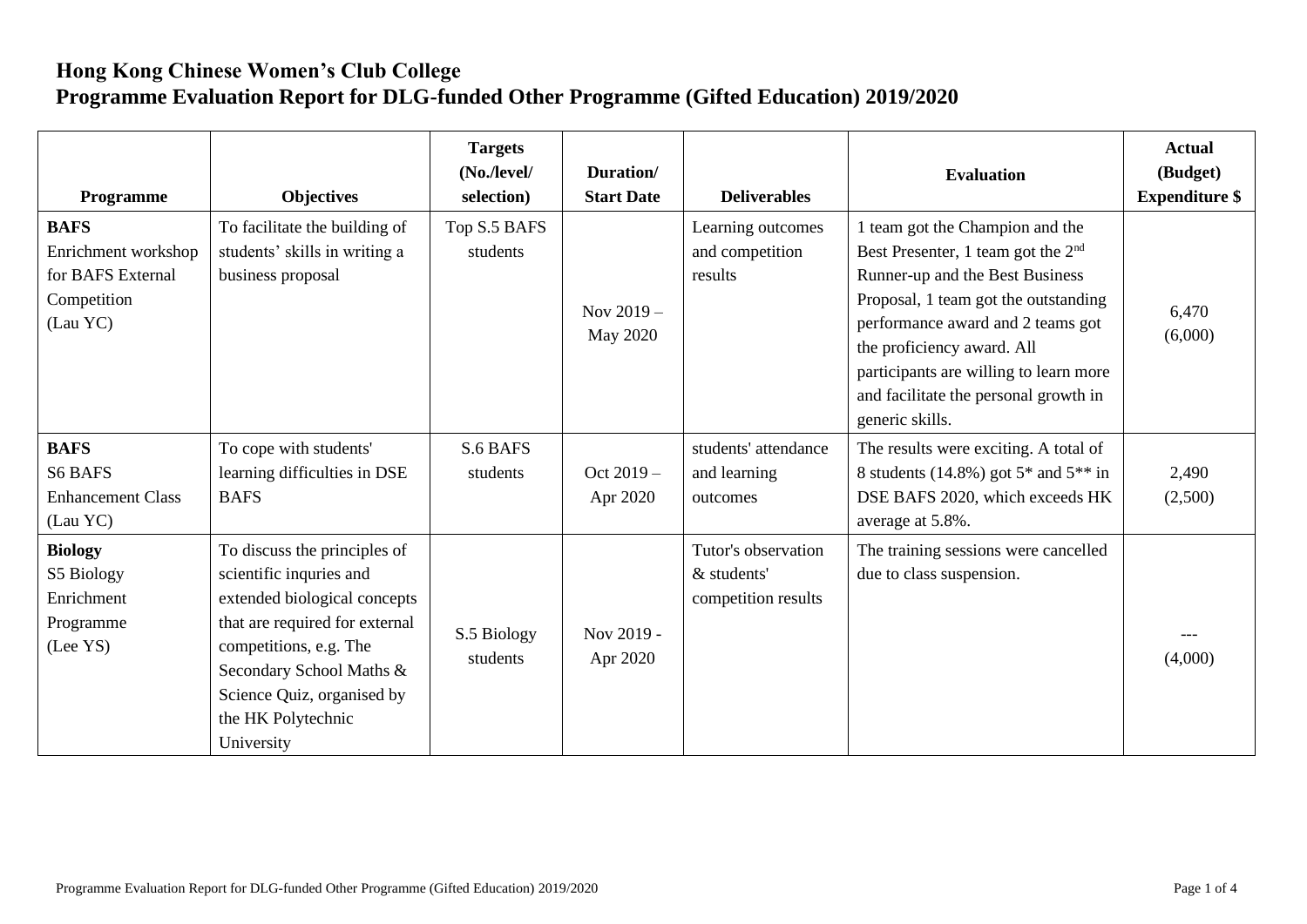| <b>Chemistry</b><br><b>Australian National</b><br>Chemistry Quiz (HK<br>Section)<br>(Chan KW)                  | To enrich students'<br>knowledge and perspective<br>in Chemistry<br>To encourage students<br>participation in international<br>competitions and enhance<br>their chances to gain external<br>awards | Approximately<br>50 S.4, S.5<br>Chemistry<br>Students,<br>nominated by<br>the Chemistry<br>Department<br>with specific<br>criteria | $2 - 3$ training<br>sessions and<br>1 quiz session;<br>Jun / Jul 2020 | Assignment(s) for<br>training sessions and<br>quiz paper $(s)$ | Cancelled due to Covid-19<br>pandemic.                                                                                                                                                             | (2,250)           |
|----------------------------------------------------------------------------------------------------------------|-----------------------------------------------------------------------------------------------------------------------------------------------------------------------------------------------------|------------------------------------------------------------------------------------------------------------------------------------|-----------------------------------------------------------------------|----------------------------------------------------------------|----------------------------------------------------------------------------------------------------------------------------------------------------------------------------------------------------|-------------------|
| <b>Chinese Debating</b><br>Tutor's fee for<br>learning activities<br>(Chiu WSY)                                | Strengthen the students their<br>critical thinking skills<br>Enhance their abilities in<br>presentation                                                                                             | <b>Chinese Debate</b><br><b>Team Members</b>                                                                                       | $9/2019 -$<br>8/2020                                                  | Students'<br>performance in<br>external<br>competitions        | Students have won the first two<br>rounds of competition they joined.<br>However, the competition has<br>suspended due to the outbreak of<br>COVID-19.                                             | 2,237<br>(10,000) |
| <b>ECA Comm</b><br><b>ECA Programme</b><br>Planning and<br><b>Facilitation Skills</b><br>Training<br>(Wong KL) | To train students in planning<br>and organizing functions.                                                                                                                                          | $S.3 - S.5$<br>Leaders                                                                                                             | $03/2020 -$<br>05/2020                                                | Teachers'<br>Observation and<br>students' feedback             | Due to the outbreak of covid-19 and<br>the class suspension, the program<br>was cancelled this year.                                                                                               | (4,000)           |
| <b>English</b><br>Courses for high<br>achievers<br>(Lam WMY)                                                   | To improve the<br>$\bullet$<br>willingness of the<br>capable students to<br>participate in external<br>English courses<br>To enhance students'<br>$\bullet$<br>performance                          | $S.4-S.6$                                                                                                                          | Apr 2020                                                              | Enrolment on<br>English courses<br>Student feedback            | Due to the outbreak of the<br>coronavirus, all workshops were<br>suspended.<br>It is planned to organise a reading<br>and writing (face-to-face or online)<br>workshop for S.5 students this year. | (20,000)          |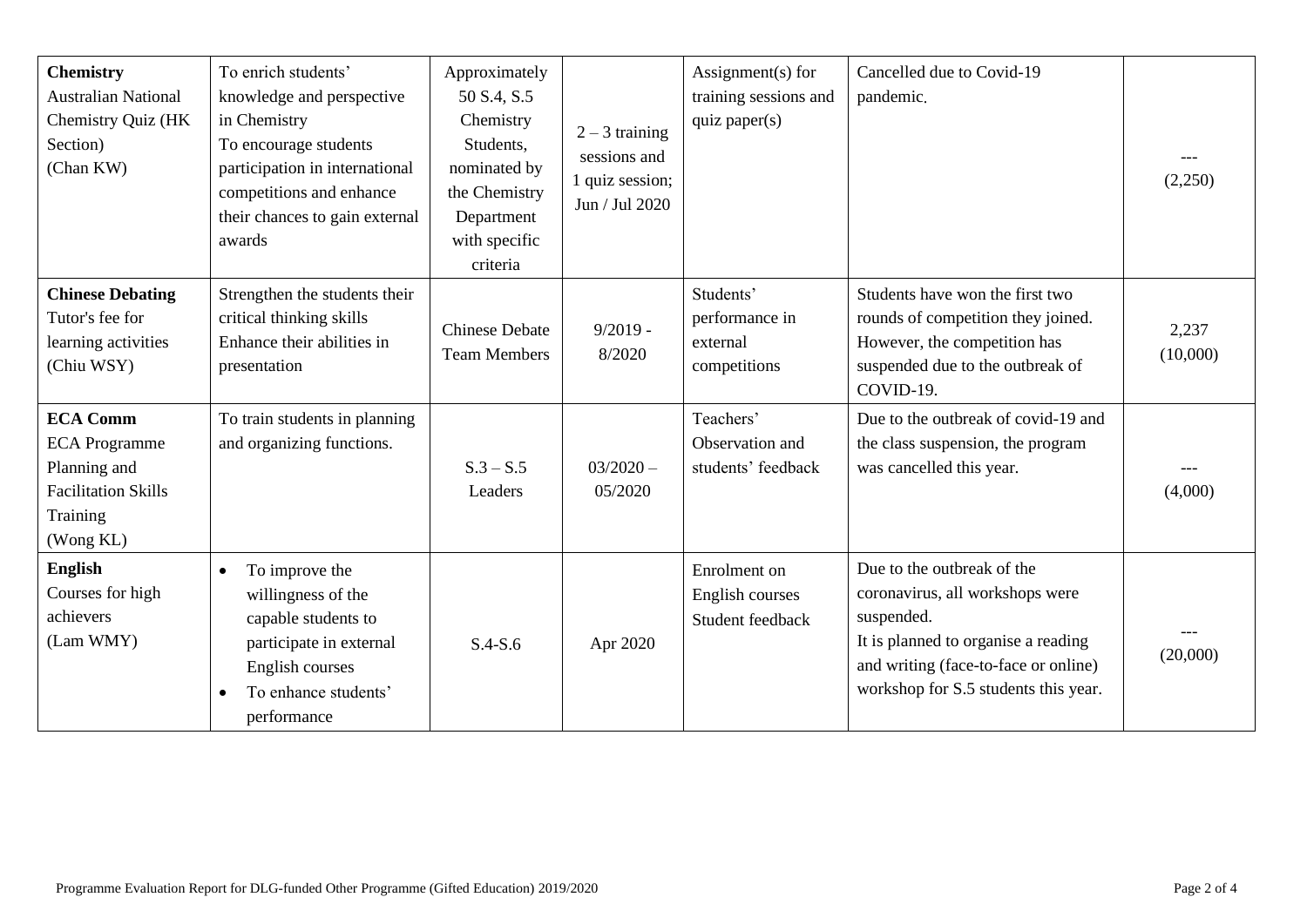| <b>English Debating</b><br><b>Team</b><br>Tutor's fee for<br>learning activities for<br>English debating<br>(Lam KSS) | To hire tutors to give<br>$\bullet$<br>training and workshops<br>to debaters and in<br>debating skills,<br>presentation skills and<br>public speaking skills.<br>The tutor will also give<br>advice to students for<br>external events and<br>competitions.         | English<br>Debating Club<br>members<br>$(S.4-S.5)$                                                               | Sep 2019-<br>Aug 2020    | Attendance rate and<br>performance in<br>external event and<br>competitions                  | As professional and high-quality<br>English debate coaches have been in<br>great demand these years, it has been<br>difficult to secure a coach for<br>consistent and comprehensive<br>training.                                                                               | (10,000)           |
|-----------------------------------------------------------------------------------------------------------------------|---------------------------------------------------------------------------------------------------------------------------------------------------------------------------------------------------------------------------------------------------------------------|------------------------------------------------------------------------------------------------------------------|--------------------------|----------------------------------------------------------------------------------------------|--------------------------------------------------------------------------------------------------------------------------------------------------------------------------------------------------------------------------------------------------------------------------------|--------------------|
| <b>Mathematics</b><br>S4-S5 Mathematics<br><b>High Achievers</b><br>Programme<br>(Wong WK /<br>Cheung YP)             | To enrich students with<br>$\bullet$<br>mathematical<br>knowledge.<br>To cultivate students'<br>logical thinking skills<br>and problem solving<br>skills.<br>To help students make<br>$\bullet$<br>preparation for various<br>external mathematical<br>competitions | Approximately<br>20 S.4-S.5<br>students<br>nominated by<br>teachers<br>according their<br>mathematics<br>ability | Sept. 2019               | Prizes in external<br>competitions.                                                          | Due to COVID-19 pandemic, the<br>high achiever programme was<br>cancelled in the second term. Many<br>external competitions were cancelled<br>by the organising bodies. For those<br>which were held according to<br>schedule, our school representatives<br>got good results. | 11,960<br>(48,300) |
| Geography<br>Geog Step-up<br>programme for S6<br>high achievers<br>(Hung LMY)                                         | To design more<br>$\bullet$<br>challenging tasks to help<br>students to reach their<br>maximum potentials                                                                                                                                                           | S.6 Geography<br>high achievers                                                                                  | First Term in<br>2019-20 | Learning outcomes,<br>students' attendance<br>and teachers'<br>observation and<br>evaluation | Compared with the internal<br>examination results, the performance<br>of the students was greatly improved.<br>The writing skills of the participants<br>were improved.                                                                                                        | 4,875<br>(5,000)   |